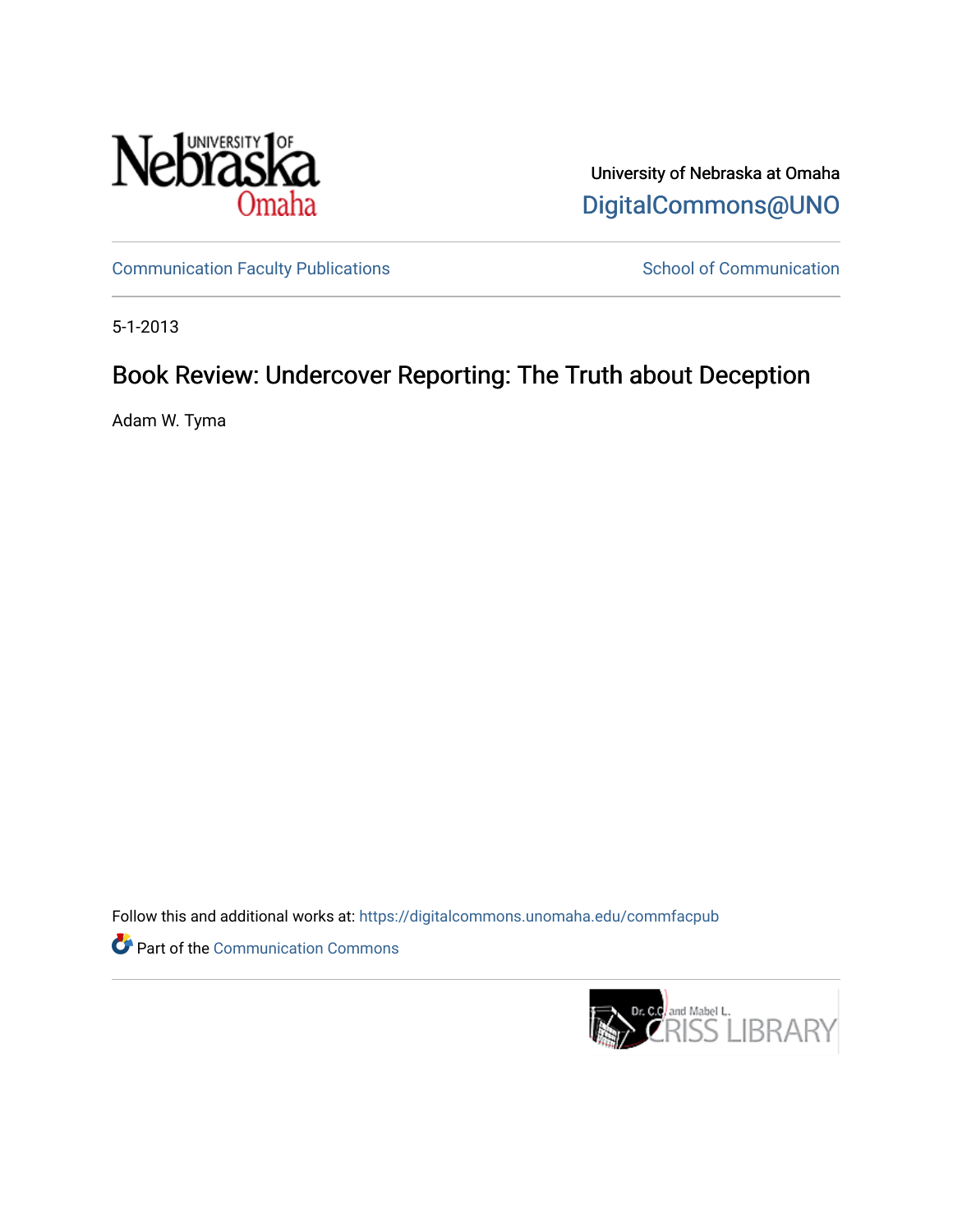## **Book Review: Undercover Reporting: The Truth about Deception**

## **Adam W. Tyma,** University of Nebraska Omaha

Ethical journalism and the ethics of journalists have both become a central focus of discussion, whether it is in the newsroom or in the classroom. In the 24/7 news cycle reality, where the need to keep audiences attached to a particular news outlet is becoming the sole mantra and business model, it is often the scandal, the catastrophe, or the crisis that will bring the viewer, reader, or listener back. Sometimes, we need to take a moment to step back and critique what is happening in such a space, the results of those happenings, and the implications they give light to. *Undercover Reporting* provides such a moment.

Originally, when I started reading through the text, it seemed to be a glorification of the art. Kroeger opens with, "This book unabashedly celebrates the great American tradition of undercover reporting and offers an argument . . . for the restoration of its once-honored place in the array of effective journalistic techniques" (p. xv). At this point, I had to ask myself, "Is Kroeger being a bit idealistic here?" This question remained until I read the final chapter and realized that perhaps not; she is setting us up, forcing the reader to consider the ethical realities of journalism, particularly in the twenty-first century.

This is why reading the introduction and final chapter to any book is so important. The preface presents a refreshing honesty. I would have liked it to also be more overt in reminding us that, even though we can glorify certain historical moments in the profession, heralding the power of the press to right wrongs and sway public opinion, we should approach each chapter in the book as a cautionary tale so the next generation of Blys and Sinclairs can do it better.

Within the preface, the idea of "deception" comes up repeatedly. Kroeger states, "Deception not only happens in the course of reporting undercover, it is intrinsic to the form. For would-be truth tellers, this is a shaky ground" (p. xv).

With this in mind, Kroeger walks us through her overall argument—that undercover journalism does serve a function and needs to be practiced (perhaps now more than ever)—and offers several case studies (in historical order) to support her claim. As the reader moves from case study to case study, each presenting a strong and precise examination of undercover work that exposed the realities of slavery, post-slavery, turnof-the-century working conditions, political exploits, and military actions, the discussions present two arguments intertwined (discussions that, pedagogically, are essential if one were to use this in the classroom):